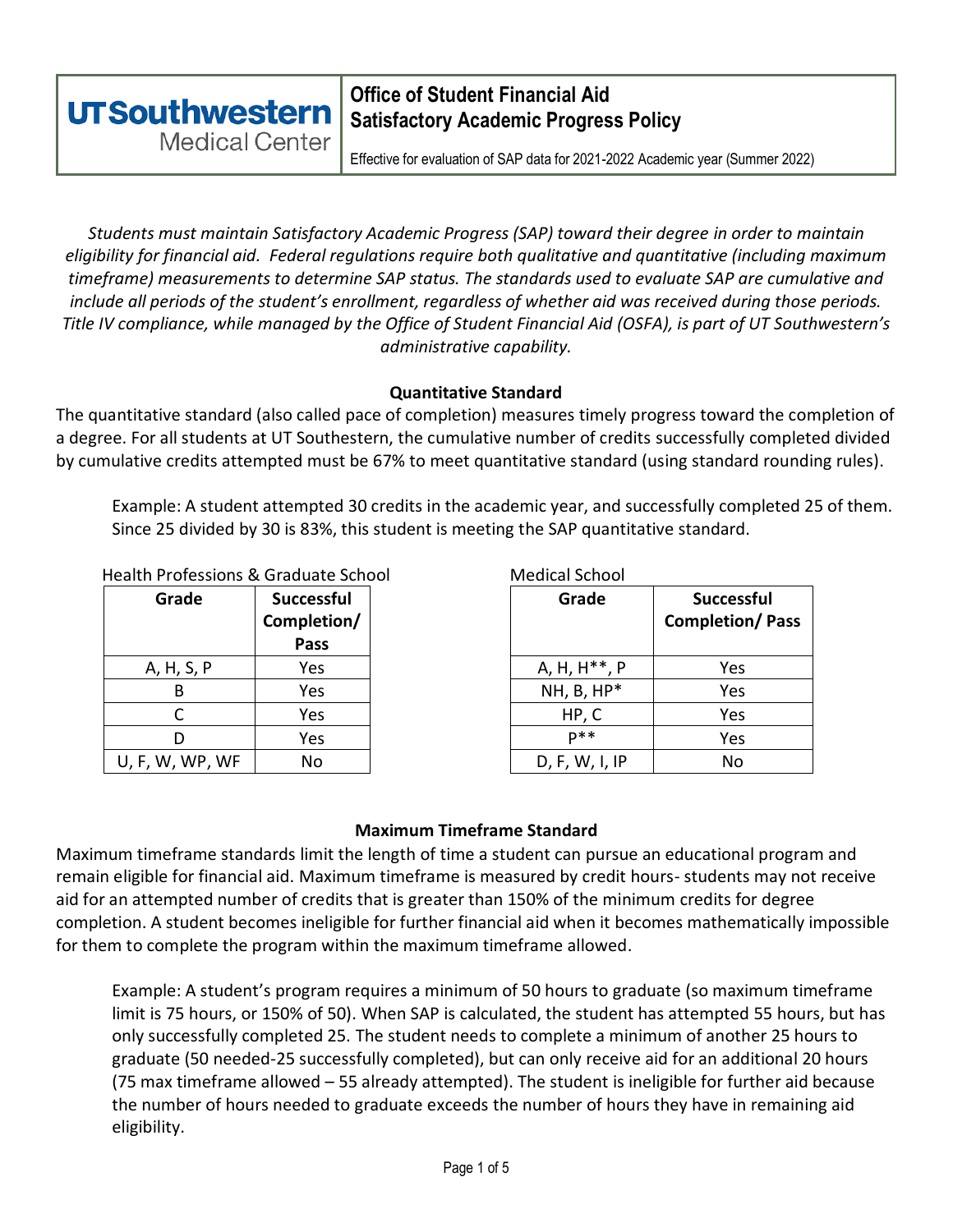## **Qualitative Standard**

The qualitative standard measures the quality of a student's academic performance, measuring each student against a norm. A traditional GPA is not always a viable qualitative test due to varying grading bases, pass/fail coursework which does not impact the GPA, and coursework excluded from certain GPA calculations. Therefore, at UT Southwestern students are measured using up to three tests.

# *Cumulative Grade Point Average (as determined by the Registrar)*

If a student's cumulative GPA meets the minimum standard for their program, the student is meeting the qualitative standard and no futher tests are performed.

Example: If the required minimum GPA for the program is 3.0, then any student with a GPA greater than 2.99 meets the qualitative standard.

#### *Financial Aid Qualitative Score*

If a student does not meet the minimum cumulative GPA standard, then we will evaluate the student's Q score. OSFA calculates a Financial Aid Qualitative Score (Q Score) for each student annually. Grades are assigned a point value, which is multiplied by the number of credits assigned to the course. All coursework that has credits associated is included in the qualitative score calculation, regardless of inclusion on the student's transcript or in the academic GPA calculation.

Example: If the required minimum Q Score for the program is 3.0, then any student with a Q Score greater than 2.99 meets the qualitative standard.

| Health Professions & Graduate School |                                                         | <b>Medical School</b>     |                                 |  |
|--------------------------------------|---------------------------------------------------------|---------------------------|---------------------------------|--|
| Grade                                | Points Assigned for Q<br><b>Score (Per Credit Hour)</b> | Grade                     | <b>Points Ass</b><br>Q Score (I |  |
| A, H, S, P                           |                                                         | A, H, H <sup>**</sup> , P | 4                               |  |
|                                      |                                                         | $NH, B, HP*$              | 3                               |  |
|                                      |                                                         | HP, C                     |                                 |  |
|                                      |                                                         | $D$ **                    |                                 |  |
| U, F, W, WP, WF                      |                                                         | D, F, W, I, IP            |                                 |  |

| Grade                     | <b>Points Assigned for</b><br>Q Score (Per Unit) |  |
|---------------------------|--------------------------------------------------|--|
| A, H, H <sup>**</sup> , P |                                                  |  |
| NH, B, HP*                | ੨                                                |  |
| HP, C                     |                                                  |  |
| <b>D**</b>                |                                                  |  |
| D, F, W, I, IP            |                                                  |  |

#### **SAP Requirements by Program (Max Time Frame & Qualitative Standards)**

| Program                        | <b>Minimum</b><br><b>Cumulative GPA &amp;</b> | <b>Minimum Credits</b><br><b>Required for</b> | <b>Attempted Credits</b><br>Limit - 150% |
|--------------------------------|-----------------------------------------------|-----------------------------------------------|------------------------------------------|
|                                | <b>Minimum Q Score</b>                        | <b>Graduation</b>                             | (Maximum Timeframe)                      |
| <b>Medical School</b>          | 3.0                                           | 100.5                                         | 151                                      |
| Doctor of Physical Therapy     | 3.0                                           | 96                                            | 144                                      |
| Applied Clinical Research PhD  | 3.0                                           | 48                                            | 72                                       |
| <b>Clinical Psychology PhD</b> | 3.0                                           | 117                                           | 176                                      |
| All other Doctoral programs    | 3.0                                           | 102                                           | 153                                      |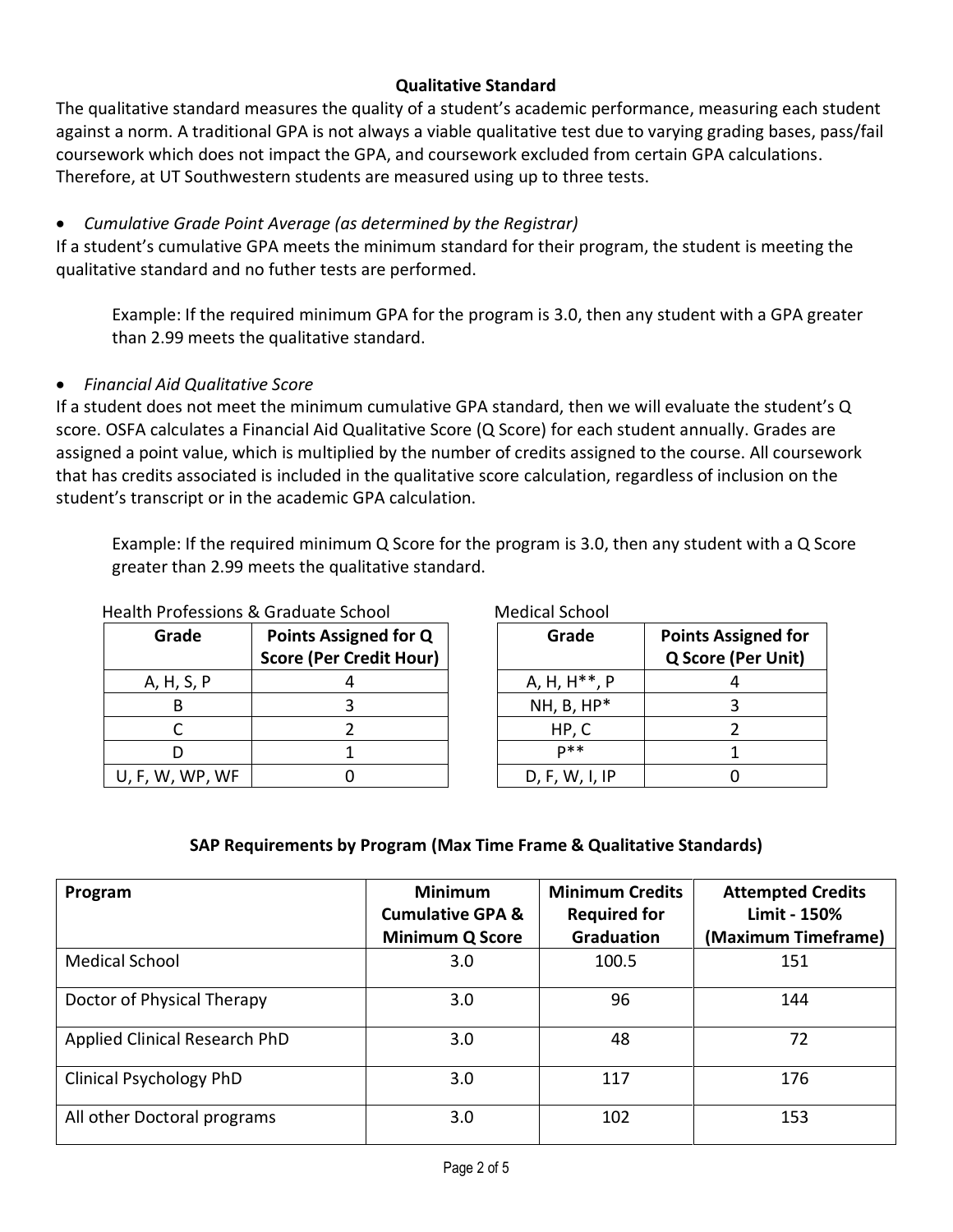| Program                            | <b>Minimum</b><br><b>Cumulative GPA &amp;</b><br><b>Minimum Q Score</b> | <b>Minimum Credits</b><br><b>Required for</b><br><b>Graduation</b> | <b>Attempted Credits</b><br>Limit - 150%<br>(Maximum Timeframe) |
|------------------------------------|-------------------------------------------------------------------------|--------------------------------------------------------------------|-----------------------------------------------------------------|
| <b>Physician Assistant Studies</b> | 2.75                                                                    | 112                                                                | 168                                                             |
| <b>Clinical Nutrition</b>          | 2.75                                                                    | 71                                                                 | 107                                                             |
| <b>Prosthetics &amp; Orthotics</b> | 2.7                                                                     | 61                                                                 | 92                                                              |
| All other Masters programs         | 3.0                                                                     | 36                                                                 | 54                                                              |

## **SAP Requirements by Program (Max Time Frame & Qualitative Standards) - continued**

# **Appealing SAP Status & Regaining Eligibility**

Students not making SAP may submit an appeal to the Director of Student Financial Aid OSFA for review within 10 business days of notification from OSFA. The appeal must state the reasons for failing to meet SAP requirements, such as special circumstances that contributed to the student's failure to make satisfactory academic progress, and how the circumstances have changed to ensure future academic success. SAP appeals will be reviewed by the Director and the Associate Director, and additional documentation may be required. The student will be notified of the appeal decision within 10 business days of submission of all documentation. SAP appeal decisions made by the Director are final.

If a student's SAP appeal is approved, the student will be placed in one of two statuses:

- Financial Aid SAP Probation granted for an approved appeal when the student can reach minimum SAP requirements within a single additional term, during which they are still eligible for financial aid. Probation may not be granted for more than one term per SAP failure. If the student fails to meet the SAP requirements at the end of a term of SAP Probation, no further financial aid disbursements will be allowed until the student achieves SAP requirements.
- Financial Aid SAP Academic Plan If a student's appeal is approved, but SAP requirements cannot be regained in a single semester, the OSFA will outline a plan for the student to regain eligibility over multiple terms. The plan will be created in consultation with the Program Director/ Chair or Dean. A student's progress will be reviewed at the end of each subsequent term, and failure to progress according to the SAP Academic Plan will result in the student becoming ineligible for aid.

Absent an approved appeal, students regain eligibility for aid when they are again meeting SAP standards.

#### **General Satisfactory Academic Progress Policies**

#### *SAP Evaluation Frequency & Timing*

OSFA calculates the SAP of all students at the end of each academic year (after spring term). Exact date of SAP calculation will be within one week of the due date for grades to be posted as set by the Registrar. Students who fail to meet all SAP standards will be ineligible for continued financial aid beginning with the term immediately following the year in which the SAP requirements were not met. The OSFA will notify students whose SAP status has changed by email as soon as determinations are made.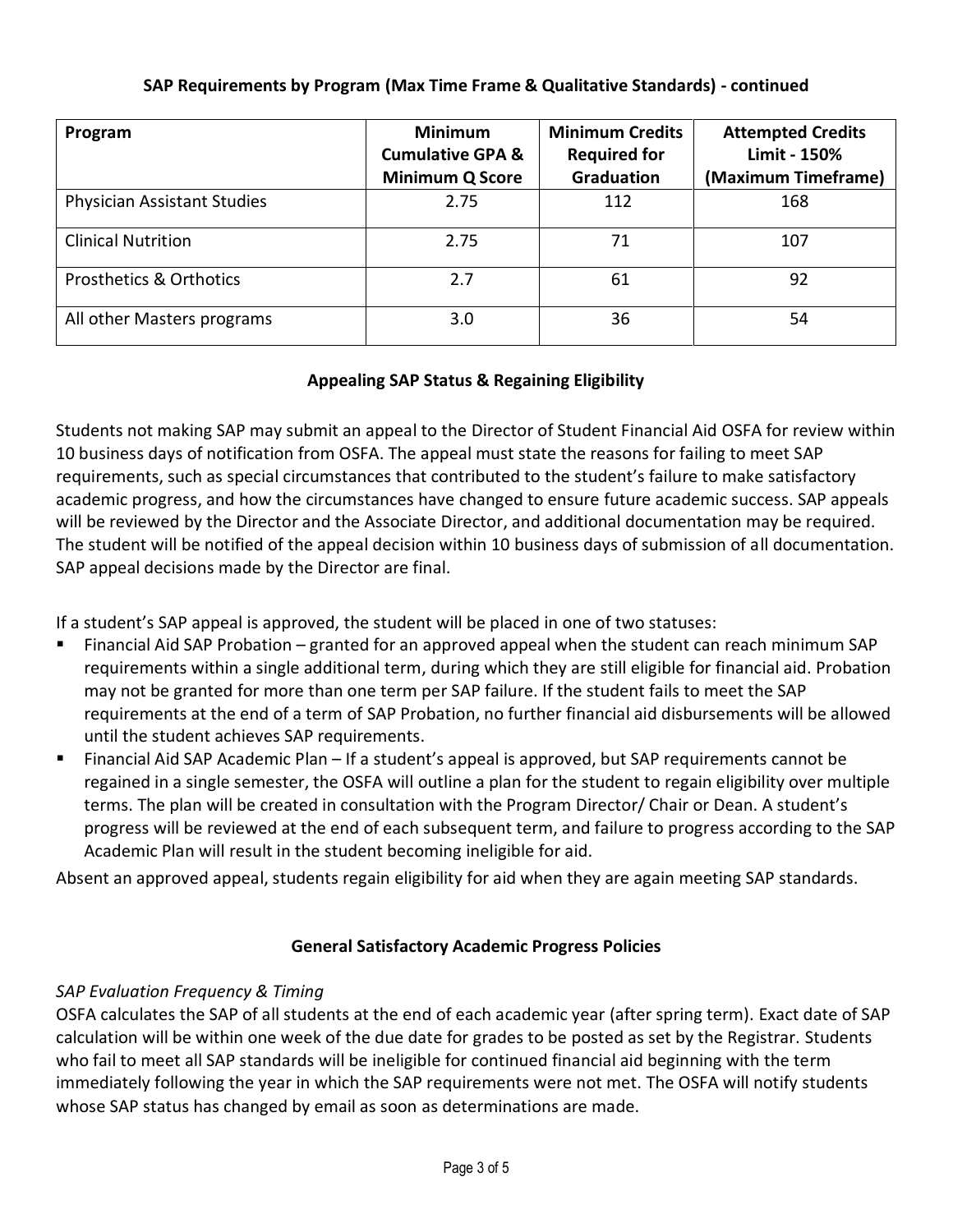Because SAP calculations cannot be performed until the spring semester is complete and grades are recorded, it is possible for a student to receive a disbursement for the new academic year (summer or fall) before SAP is calculated for the prior academic year. If the OSFA determines that the student did not meet SAP requirements in the prior academic year, the student must repay any financial aid disbursements already processed for the new academic year absent a successful appeal of the SAP decision.

# *Treatment of Grades*

|                    | Health Professions & Graduate School |                                                                   |                         | <b>Medical School</b>             |                                     |
|--------------------|--------------------------------------|-------------------------------------------------------------------|-------------------------|-----------------------------------|-------------------------------------|
| Grade              | Successful<br>Completion/<br>Pass    | <b>Points Assigned</b><br>for Q Score (Per<br><b>Credit Hour)</b> | Grade                   | Successful<br>Completion/<br>Pass | <b>Points As</b><br>for Q Sco<br>Un |
| A, H, S, P         | <b>Yes</b>                           |                                                                   | A, H, H <sup>**</sup> , | Yes                               | $\overline{4}$                      |
| B                  | Yes                                  | 3                                                                 | $NH, B, HP*$            | Yes                               | 3                                   |
|                    | Yes                                  |                                                                   | HP, C                   | Yes                               | $\overline{2}$                      |
| D                  | Yes                                  |                                                                   | $D$ **                  | Yes                               | 1                                   |
| U, F, W,<br>WP, WF | No                                   | 0                                                                 | D, F, W, I,<br>IP       | No                                | 0                                   |

| Medical School          |                                  |                                            |  |  |
|-------------------------|----------------------------------|--------------------------------------------|--|--|
| Grade                   | <b>Successful</b><br>Completion/ | <b>Points Assigned</b><br>for Q Score (Per |  |  |
|                         | Pass                             | Unit)                                      |  |  |
| A, H, H <sup>**</sup> , | Yes                              | 4                                          |  |  |
|                         |                                  |                                            |  |  |
| $NH, B, HP*$            | Yes                              | 3                                          |  |  |
| HP, C                   | Yes                              | 2                                          |  |  |
| $p**$                   | Yes                              | 1                                          |  |  |
| D, F, W, I,             | No                               |                                            |  |  |
|                         |                                  |                                            |  |  |

Grades of Incomplete (I) and grades not entered before SAP is calculated by OSFA are treated as attempted and not successfully completed, and are given a 0 point value. If a "blank" or Incomplete grade is later changed to another grade, a student previously deemed to be not making SAP may request additional review by OSFA.

# *Leave of Absence & Withdrawal*

Any full terms for which a student is granted a leave of absence will be excluded from all SAP calculations. If a student withdraws or is granted an LOA in the middle of a term, resulting incomplete coursework or grades must be included in SAP calculations.

#### *Students in Multiple UT Southwestern Programs & Students Who Change Programs*

A student's academic progress will be evaluated individually for their time in each degree plan. A student who changes programs will be evaluated on all coursework attributable to the new program without regard to the prior program.

#### *Repeated Coursework*

Financial aid can be received repeatedly for any course which a student does not successfully complete. Once a student successfully completes a course, it is only eligible for financial aid for one additional attempt. Every attempt of a course counts as attempted towards completion rate, but it only counts once as completed.

#### *Remedial Coursework*

Remedial coursework in which the student enrolls will be included in all SAP calculations in the same way as other coursework. Students who fail SAP but have a subsequent grade change due to successful remediation may request additional review by OSFA.